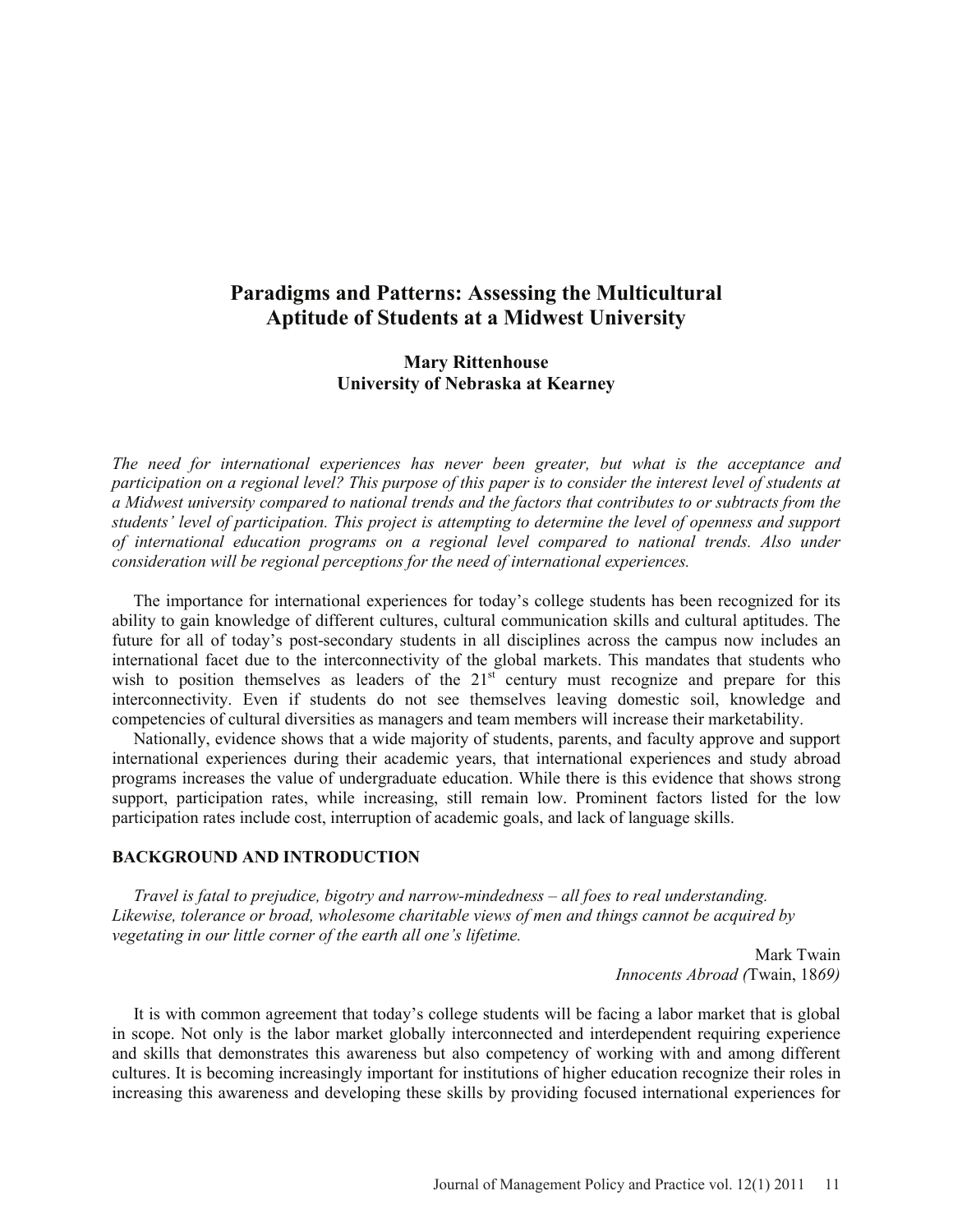their students. (For the purpose of this paper, the term "focused international experience" is defined as: engaging in an international academic study or work program that focuses on development of knowledge and skills.

While the current "paradigm," or mindset, is that a focused international experience is a necessary and beneficial component of preparing for today's labor market, the "patterns," or sensitivity to these skills, is contradictive. In the 2002-2003 academic year, only 11 percent of the graduates of U.S. post-secondary institutions were involved in any type of focused international experience. (Institute of International Education, 2003)

On a national level, the lack of participation does not appear to be due to an absence of awareness. It is hypothesized that this lack of participation is due to a lack of substantial incentive, explicitly and implicitly, to compensate for the cost of this type of decision. Economic theory states that decisions are based on a marginal analysis of costs versus benefits. What are the perceived costs and benefits? Also, how do these paradigms and patterns found on a national level compare to those found on a more focused, regional, level?

In July of 2007, a Midwest University was awarded a grant from the U.S. Department of Education Title VI B Business and International Education Program (BIE). The BIE program entitled **Global Economic Gardening: An Alliance for Business and International Education in Rural Nebraska** was designed to change the current paradigm among our younger population so they begin thinking about growing global entrepreneurial capacity in Nebraska's by seeking global links, acquiring global business knowledge, and engaging in global economic growth to prepare them to be globallyfocused business leaders.

Through alliances with regional leaders in government, business, and economic development, activities in this program are designed to help the targeted populations in rural Nebraska recognize and develop opportunities for engagement in global business by continuing to partner with the universities and businesses in Europe and Asia with which the University has established relationships.

Specifically, the program's objectives and activities are:

x Objective One (Acquiring Global Business Knowledge): The grant will enable the college to (1) introduce an International Business minor in the undergraduate program, (2) implement international internships and study abroad opportunities for undergraduates, (3) create a web site to inform students, faculty and community about international business opportunities and experiences, (4) develop a speaker database of faculty and students who have international business experiences, and (5) hold global awareness seminars for students. Further, to encourage the understanding and embracement of the possibilities of global entrepreneurship in the region's K-12 student population, a web-based, podcasted international entrepreneurship curriculum with complementary lesson plans will be created and made available to the regions elementary and secondary teachers.

Objective Two (Seeking Global Links): The grant will enable the College to strengthen its faculty through participation in international conferences and study programs. This will create an environment conducive to teaching, learning, and scholarship in international business.

x Objective Three (Engaging In Global Economic Growth): The grant will enable the College to provide networking opportunities for entrepreneurs, business owners, and undergraduate students while learning about and engaging in international business practices and opportunities through (1) seminars and professional development programs, and (2) a non-credit certificate program in International Business and Technology.

After two years of implementation of the BIE grant, the purpose of this paper is to determine the current success of this BIE grant and the challenges that are still present. Have the extra resources aligned the paradigms of the students at this Midwest University with their patterns? Have the additional exposures to the opportunities available provided the necessary incentive to participate in international experiences?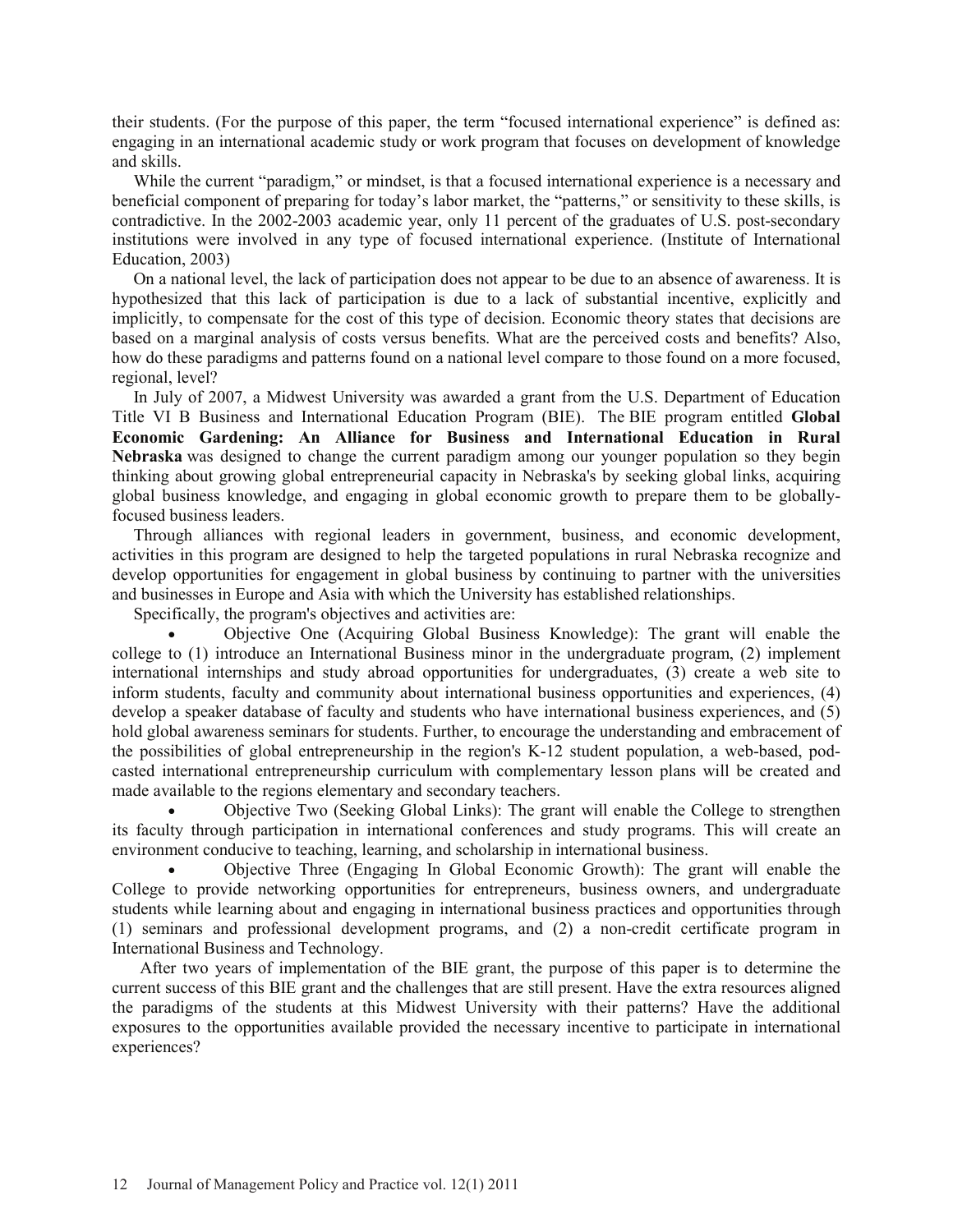#### **REVIEW OF LITERATURE**

The base of literature that substantiates the need of a focused international experience is considerable. The review of literature centers around three main areas of focus. The first centers on the fact that the goal of higher education is to prepare *culturally* competent individuals. This competency goes beyond the availability of focused international experiences but also a domestic learning environment that provides exposure to international students. (Astin, Four Critical Years, 1977) (Astin, 1993) (Chickering, 1993) (Smith, 2000). This focus is particularly important because a common perception among students may be that their chosen career will not require international travel. The obvious myopic analysis behind this thought is that it ignores the obvious that, while their position may not require international travel, it is more than probable that they will be working with other cultures on a daily basis. Diversity on college campuses from international students provides a relevant and important source for this exposure. (Calleja, 2000) Having a base of international students allows for increasing their sensitivity towards and ability to work with different cultures and backgrounds.

The second area of focus found in the literature is that while the knowledge of different cultures will be beneficial, it does not replace the competency that would be gained from a focused international experience. (Ledwith, 2001) Theoretical exposure does not replace the ability to function with diversity. This function is most efficiently accomplished through actual international experiences. Sensitivity to differences in mores, traditions, and ethnicities are not absorbed into practice simply by the interactions found in a classroom. Affective learning requires an incorporation of relevancy to understand and appreciate. In other words, it is not enough to recognize the differences, but requires assimilation. (Slate, 1993, October)

The third area of focus it that a focused international experience is a prime method to start the process of understanding how to function in a global economy. (Ortiz, 2004) Contributing to the second area of focus is the growing body of information that the process of assimilating diversity includes awareness, understanding and competency of other cultures. This process requires active learning via actual international exposure. (Arpan, 1993)

Finally, beyond the professional benefits possible for students, personal benefits are also important. In a study by Angene Wilson, these personal benefits were broken into four main areas. First is the gain of substantive knowledge. It is a dynamic, not static, knowledge of other cultures, world issues and global dynamics. Second focused international experiences provide perceptual understanding which is supported by a resistance to stereotyping, an inclination to empathize, and an increased ability to be open-minded. Third, focused international experiences, besides contributing to a student's resume, provides personal growth through the acceptance of self and others, responsibility and independence. Finally, students grow personally through increased interpersonal connections and the development of intercultural relations. (Wilson, 1993, Winter)

#### **METHODOLOGY**

The national trend for focused international experiences, through a study abroad program among undergraduate students is increasing. And while also increasing, the rate of growth has been slower in Nebraska. (Table 1)

### **TABLE 1 U.S. STUDY ABROAD STUDENTS**

|          | 2005/2006 | 2006/2007 | $%$ Change |
|----------|-----------|-----------|------------|
| U.S.     | 223,534   | 241,791   | 8.2        |
| Nebraska | 1,499     | 1,556     | 3.8        |

*Source: Institute of International Education, Open Doors 2008* (Institute of International Education, 2008)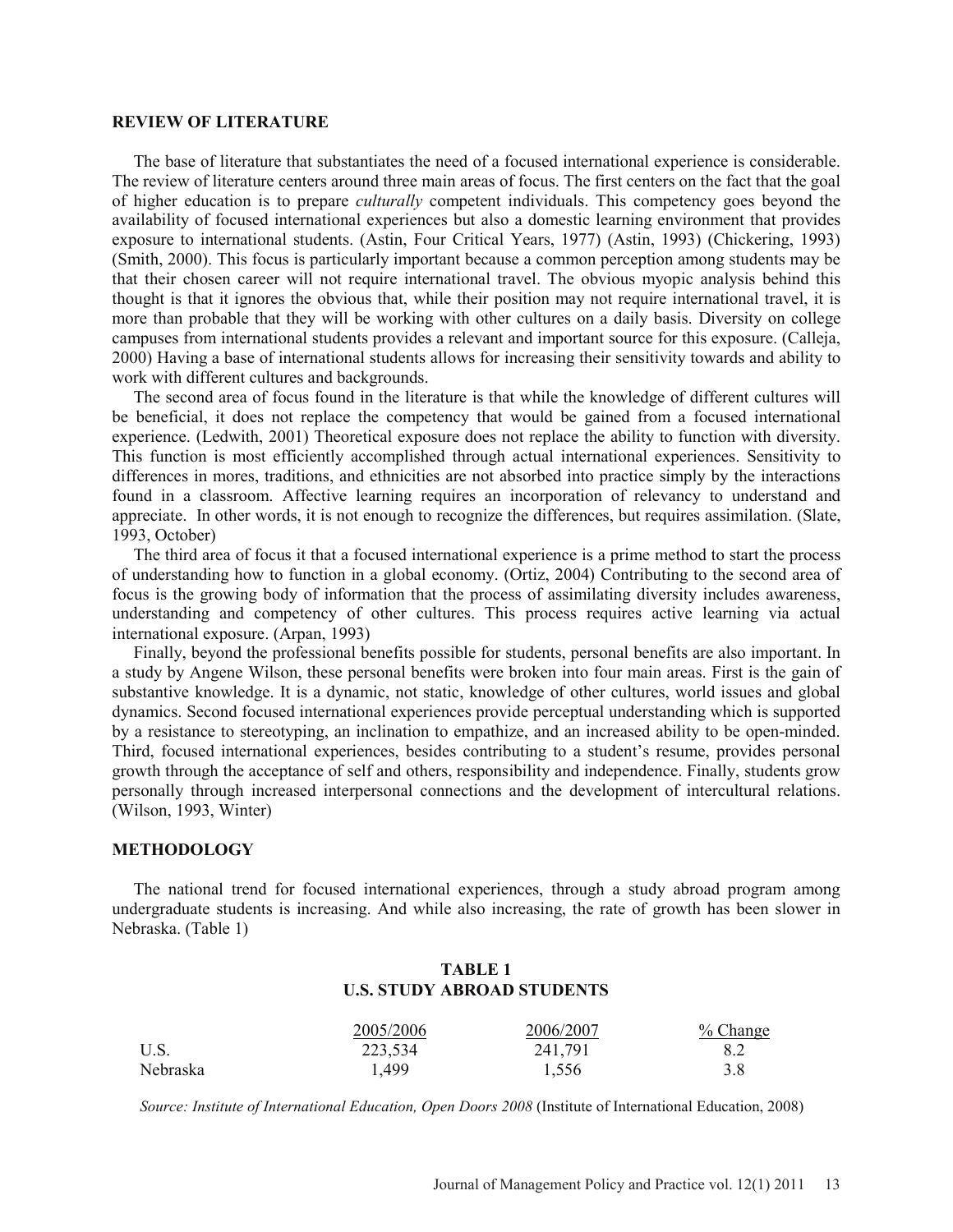A regional state University was used to gauge the tendencies of its students to national propensities. The University is a public, residential university that consistently strives for a high quality, multidimensional learning environment. A progressive University of approximately 6,500 students, eighty-six percent of the undergraduate students lists Nebraska as their permanent residence, six percent are from other U.S. states and territories and eight percent are from other countries.

A survey (Appendix 1) was used to gauge the level of the perceptions of the students and determine if these perceptions matched their mindsets. Also of interest was the perceived costs of a focused international experience and what format is better suited for their designed career path.

The following classes were selected for distribution of the survey.

- Two Personal Financial Management Classes: As a general studies course the students in these classes are primarily freshmen and sophomores and provided a cross-campus representation.
- Four Contemporary of Economics Classes: Also a general studies course for economics, these classes consist primarily of freshmen and sophomores and provides the study a cross-campus representation.
- Four Principles of Economics Classes (Micro and Macro): A general studies course taken primarily by freshmen and sophomores, representing a heavier concentration of business students.

Two Upper level Economic Classes: Primarily juniors and seniors with declared business majors.

The survey was given to 391 students representing a cross-campus sample of the students.

### **RESULTS**

At the beginning of the Fall 2009 semester the survey was distributed to 391 students. Among those surveyed, 12.3 percent were Freshmen, 49.4 were Sophomores, 24.5 percent were Juniors, 13.5 percent were Seniors, and 0.3 percent did not respond.

What is the mindset of the students surveyed? How do their patterns relate to these paradigms?

While several points of interest presented itself in the aggregate results of this survey, this section will be contained to students' paradigms and patterns.

### **CHART 1 PARADIGM 1**

# **BARRIERS IN THE WORLD ARE DISAPPEARING AND SUCCESSFUL PEOPLE WILL HAVE TO BE ABLE TO WORK WITH PEOPLE FROM OTHER COUNTRIES AND CULTURES**

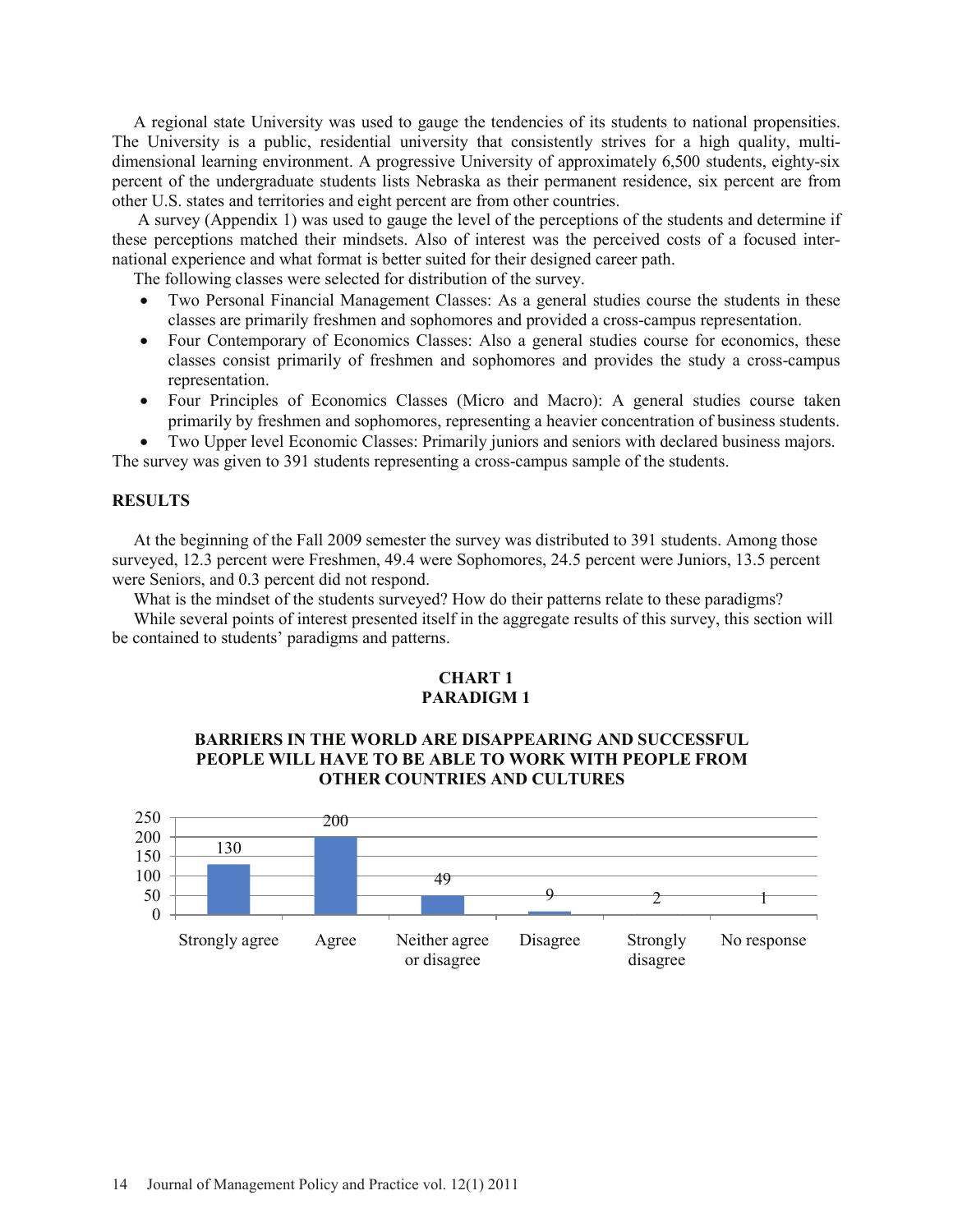### **TABLE 2 PARADIGM 1**

# **BARRIERS IN THE WORLD ARE DISAPPEARING AND SUCCESSFUL PEOPLE WILL HAVE TO BE ABLE TO WORK WITH PEOPLE FROM OTHER COUNTRIES AND CULTURES**

|                           | Percentage |
|---------------------------|------------|
|                           | $(\%)$     |
| <b>Strongly Agree</b>     | 33.2       |
| Agree                     | 51.2       |
| Neither Agree or Disagree | 12.5       |
| Disagree                  | 2.3        |
| <b>Strongly Disagree</b>  | 0.5        |
| No Response               | 0.3        |

#### **CHART 2 PARADIGM 2**

### **INTERNATIONAL EXPERIENCE AND EDUCATION WILL BE AN ADVANTAGE IN GETTING INTO GRADUATE OR PROFESSIONAL SCHOOL**

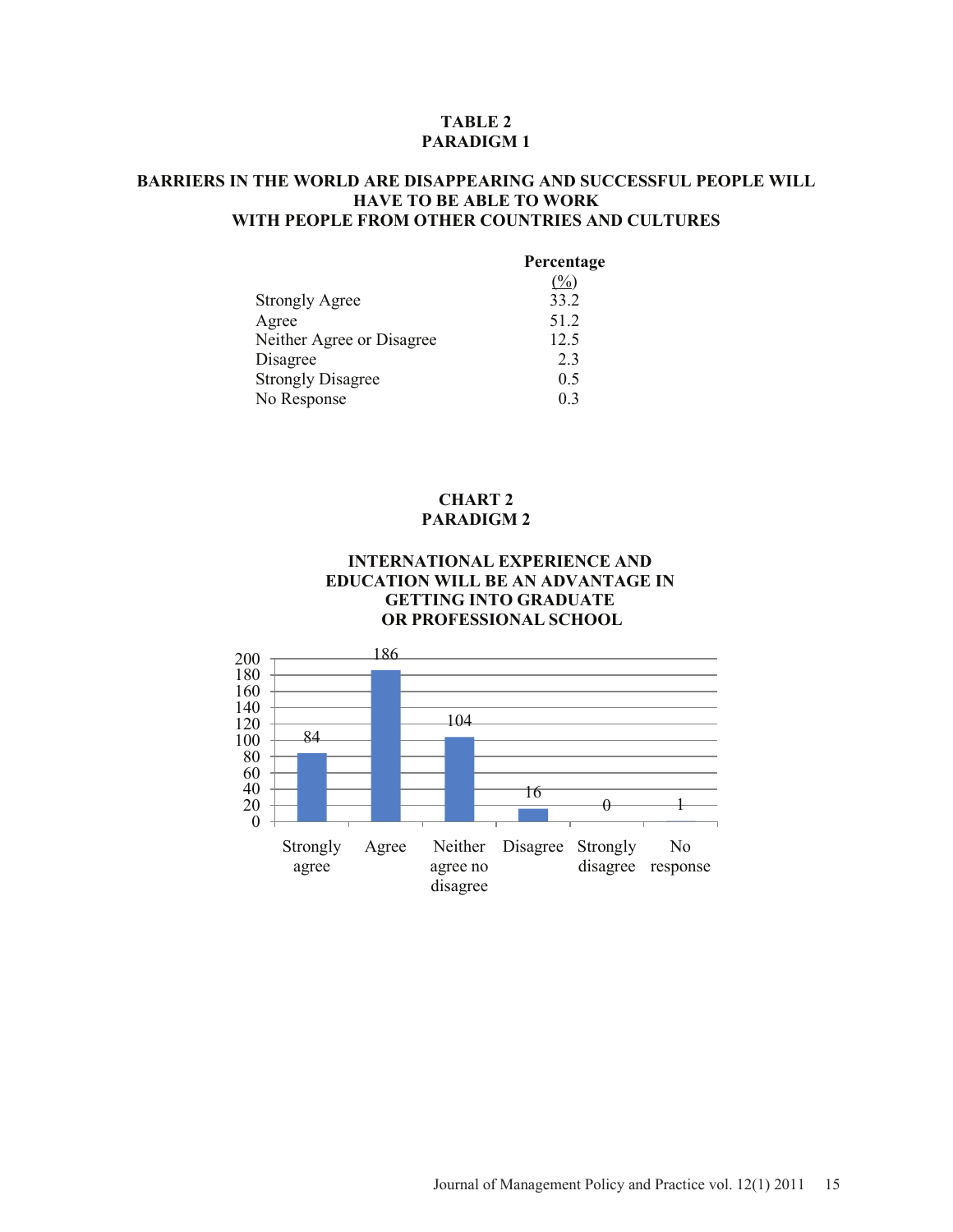### **TABLE 3 PARADIGM 2**

# **INTERNATIONAL EXPERIENCE AND EDUCATION WILL BE AN ADVANTAGE IN GETTING INTO GRADUATE OR PROFESSIONAL SCHOOL**

|                           | Percentage       |
|---------------------------|------------------|
|                           | $\mathcal{O}'_0$ |
| <b>Strongly Agree</b>     | 21.5             |
| Agree                     | 47.6             |
| Neither Agree or Disagree | 26.6             |
| Disagree                  | 4.0              |
| <b>Strongly Disagree</b>  | 0.0              |
| No Response               | 0 <sub>3</sub>   |

### **CHART 3 PARADIGM 3**

# **HAVING INTERNTAIONAL XPERIENCES WILL BE BENEFICIAL TO MY CONTRIBUTION AS A MEMBER OF THE LABOR FORCE AND A CITIZEN OF A GLOBAL ECONOMY**

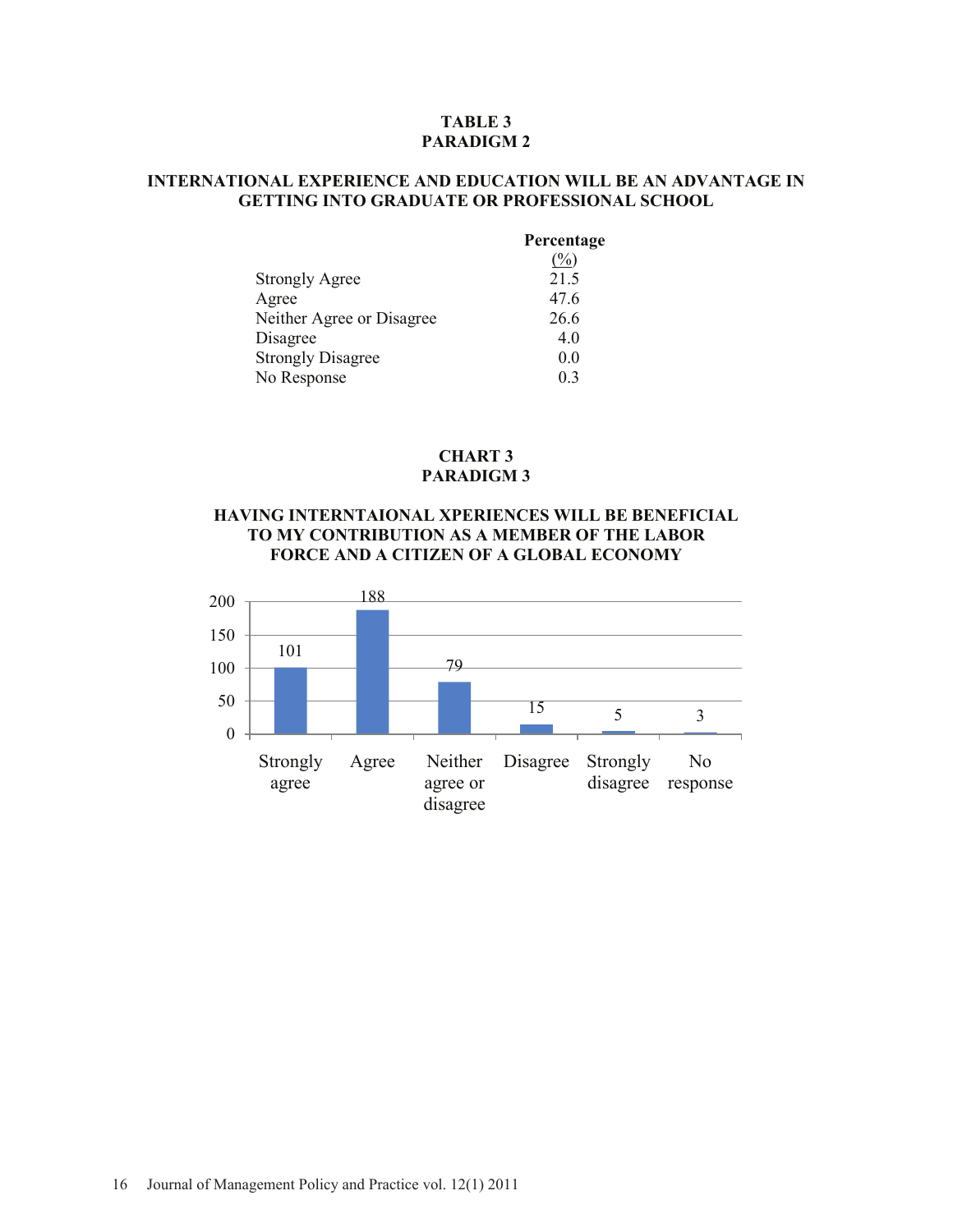# **TABLE 4 PARADIGM 3**

# **HAVING INTERNATIONAL EXPERIENCES WILL BE BENEFICIAL TO MY CONTRIBUTION AS A MEMBER OF THE LABOR FORCE AND A CITIZEN OF A GLOBAL ECONOMY**

|                           | Percentage |
|---------------------------|------------|
|                           | $(\%)$     |
| <b>Strongly Agree</b>     | 25.8       |
| Agree                     | 48.1       |
| Neither Agree or Disagree | 20.2       |
| Disagree                  | 3.8        |
| <b>Strongly Disagree</b>  | 13         |
| No Response               | 0.8        |

In a national poll of college-bound high school seniors, 55 percent indicated that they would participate in a college study abroad. An additional 26 percent had a strong desire to study abroad. (American Council on Education, Art & Science Group LLC, and the College Board, 2008) But what happens when reality meets idealism? When our high school students are immersed into the programs of higher education do their expectations change?

According to the respondents of this study survey, patterns differ from their mindsets.

### **CHART 4 PATTERN 1**

#### **DO YOU SEE YOURSELF TRAVELING INTERNATIONALLY?**

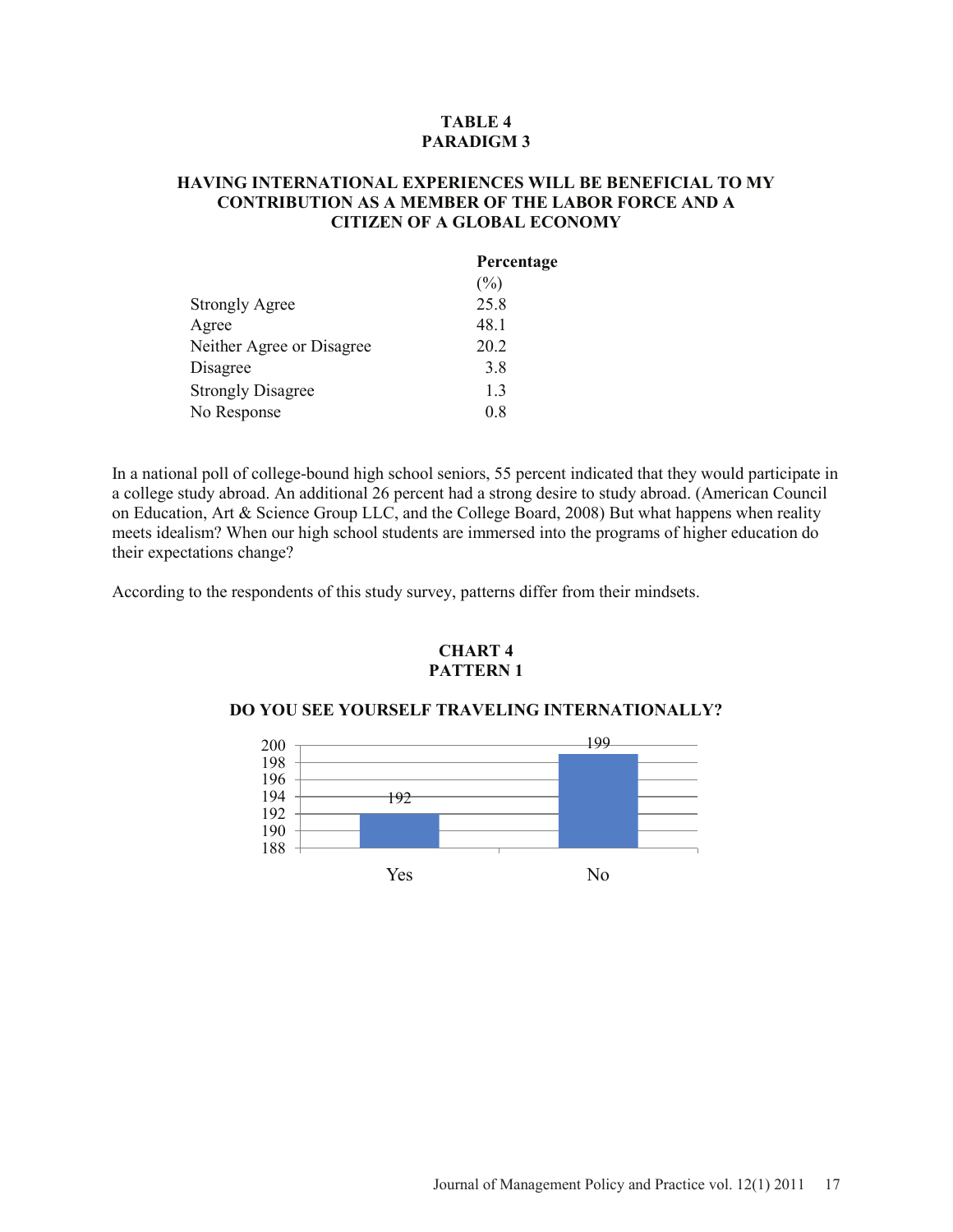#### **CHART 5 PATTERN 2**



**TABLE 5 PATTERN 1**

# **DO YOU SEE YOURSELF TRAVELING INTERNATIONALLY?**

| Percentage<br>(%) |      |
|-------------------|------|
| Yes               | 49.1 |
| No                | 50.9 |

# **TABLE 6 PATTERN 2**

### **DO YOU HAVE A CURRENT PASSPORT?**

| Percentage<br>(%) |
|-------------------|
| 41.7              |
| 58.0              |
| 0 <sub>3</sub>    |
|                   |

An apparent disconnect is observed between the mindset of the students and the patterns of their actions. This requires an explanation of why? What do the students perceive as challenges or obstacles to participating in a recognized benefit for their career path? The obvious indicator would be that, for the students, perceived costs outweigh perceived benefits.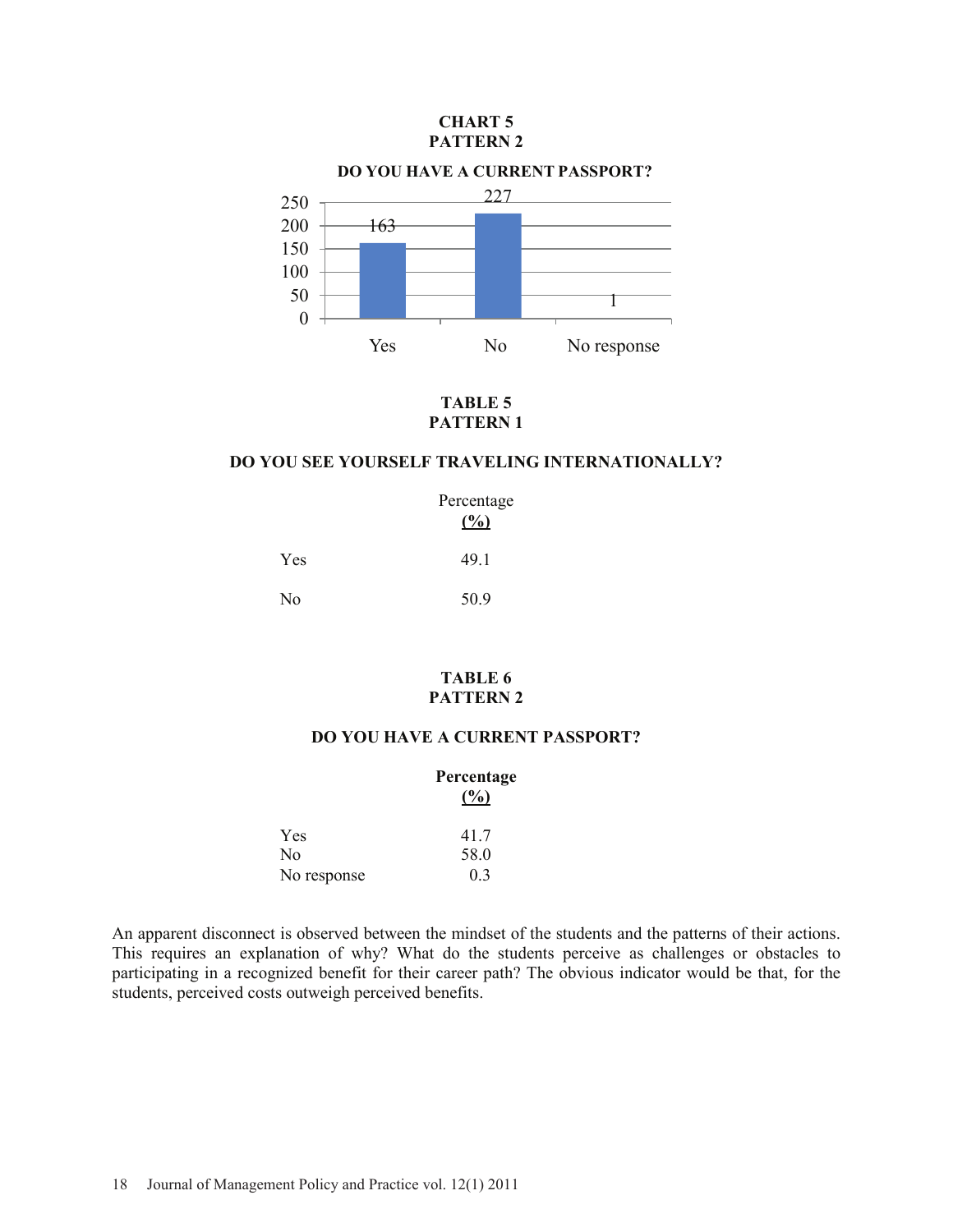#### **TABLE 6**

#### **WHICH PERTAINS TO YOU AS A REASON FOR NOT WANTING TO STUDY ABROAD OR PARTICIPATE IN AN INTERNATIONAL INTERNSHIP?**

|                                                                            | Percentage |                               | Percentage |
|----------------------------------------------------------------------------|------------|-------------------------------|------------|
|                                                                            | $(\%)$     |                               | (%)        |
| Worried about cost                                                         | 62.9       | Do not want to delay degree   | 29.2       |
| Do not speak a foreign language well enough                                | 53.5       | Would not fit in with culture | 7.4        |
| Will take too much time from academic goals                                | 18.4       | Not worth the time.           | 3.3        |
| Interfere with social or extracurricular life/sports                       | 26.6       | Not worth the expense         | 5.9        |
| Anxiety/concern about security or acts of<br>terrorism/recent world events | 11.5       | Other                         | 6.7        |
| No interest                                                                | 15.3       | Don't Know                    | 4.9        |

Sixty-eight percent listed what amounts to explicit costs as a reason for their hesitancy. The nominal costs of an international study abroad or internship ranked highest among the students concerns. As more and more institutions of higher education provide subsidies and other forms of financial support for these focused international experiences, this challenge should diminish. However, the implicit costs also dominated their concerns at almost fifty-one percent. Time is a strong non-price determinant for students' decisions. This factor is an important challenge for higher education institutions. How can these perceptions be changed to address the benefits? For students in this mid-west University the support system of the students needs to also be addressed. The encouragement by faculty and parents will be required to help reinforce the need of international experiences as a benefit.

#### **SUMMARY AND FUTURE RESEARCH RECOMMENDATIONS**

The discussion of the results of this survey was limited to students' paradigms and patterns. The observations from this survey reveal that students do understand and accept the importance of focused international experiences. However, it also revealed that the majority of students find the costs, implicit and explicit, as strong deterrents to the benefits perceived. The results of this survey strongly highlight the need to provide substantial information, relevant to them, that acts as a buttress to their objections of cost.

The support systems that exist in the lives of the students will provide the strongest reinforcement for a decision to take time for an international experience. To participate in an international experience of any duration typically requires a loss of credit hours for graduation, income from jobs and an extension to their time as a student.

Faculty can assist in providing a support for this change. By sharing focused international experiences, talk becomes action and has more meaning to students. The role of faculty in encouraging and supporting focused international experiences for students is not being sufficiently utilized across the campus. Future studies should include a more focused section on the role of faculty and a comparison of this role on the national and regional level.

Also of importance to most students in this Midwest institution is the parental support system. It is recommended that any future study include the perceptions and concerns of parents concerning international experiences.

This study is the first step in determining the strengths of an active program and how to change challenges into strengths.